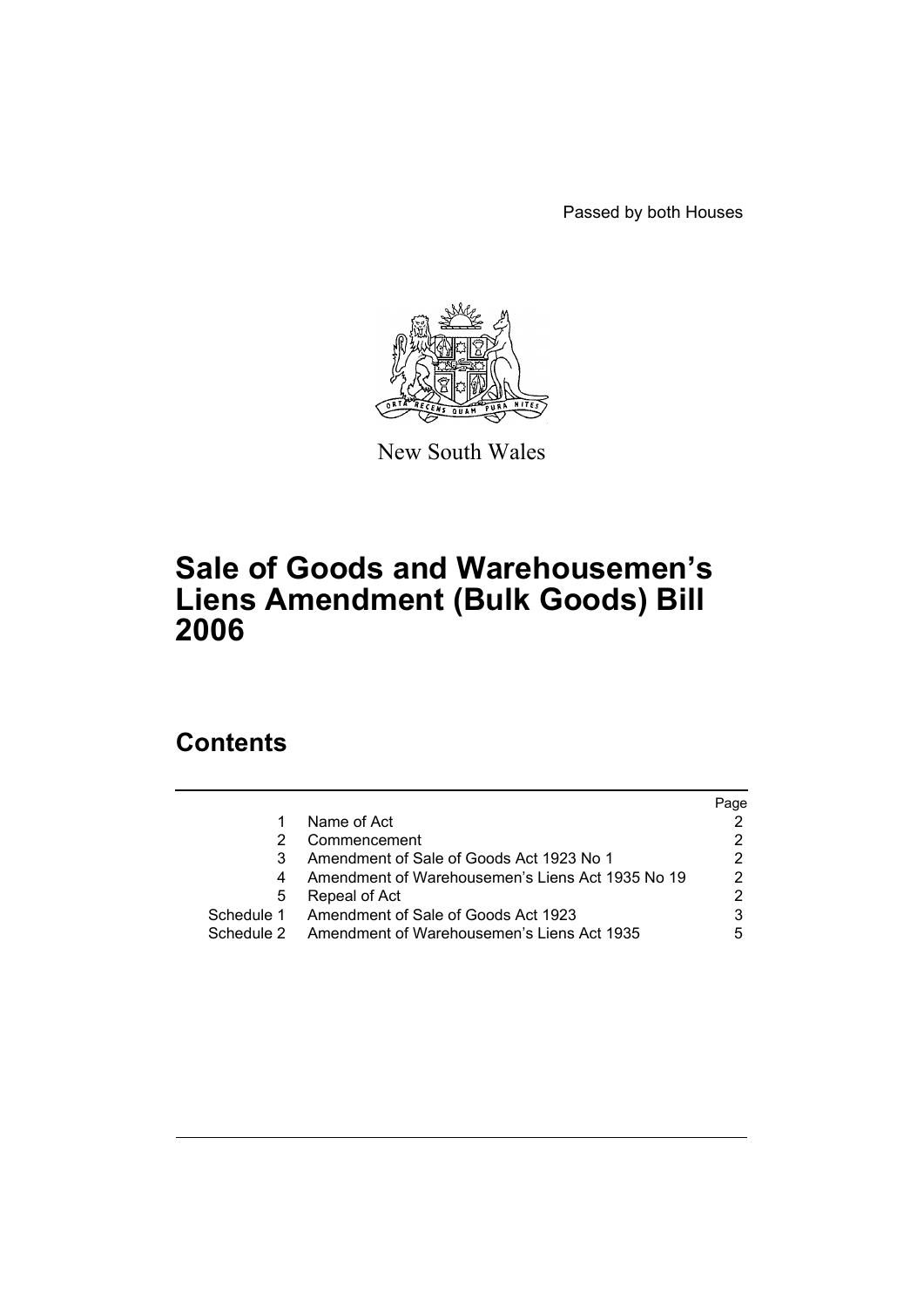*I certify that this PUBLIC BILL, which originated in the LEGISLATIVE ASSEMBLY, has finally passed the LEGISLATIVE COUNCIL and the LEGISLATIVE ASSEMBLY of NEW SOUTH WALES.*

> *Clerk of the Legislative Assembly. Legislative Assembly, Sydney, , 2006*



New South Wales

# **Sale of Goods and Warehousemen's Liens Amendment (Bulk Goods) Bill 2006**

Act No , 2006

An Act to amend the *Sale of Goods Act 1923* and the *Warehousemen's Liens Act 1935* in relation to the sale and storage of bulk goods.

*I have examined this Bill, and find it to correspond in all respects with the Bill as finally passed by both Houses.*

*Chairman of Committees of the Legislative Assembly.*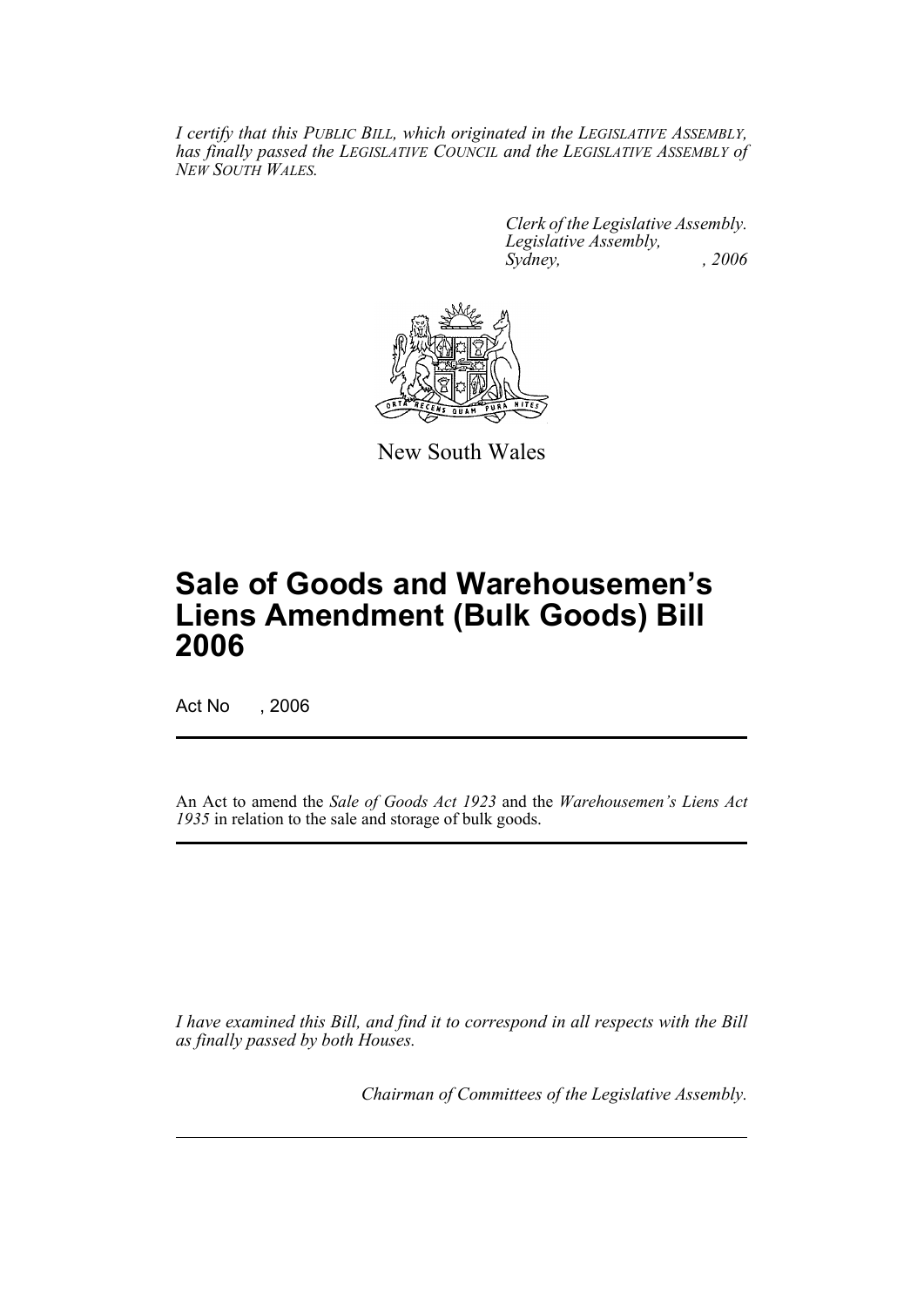#### **The Legislature of New South Wales enacts:**

## **1 Name of Act**

This Act is the *Sale of Goods and Warehousemen's Liens Amendment (Bulk Goods) Act 2006*.

## **2 Commencement**

This Act commences on the date of assent to this Act.

## **3 Amendment of Sale of Goods Act 1923 No 1**

The *Sale of Goods Act 1923* is amended as set out in Schedule 1.

## **4 Amendment of Warehousemen's Liens Act 1935 No 19**

The *Warehousemen's Liens Act 1935* is amended as set out in Schedule 2.

## **5 Repeal of Act**

- (1) This Act is repealed on the day following the day on which this Act commences.
- (2) The repeal of this Act does not, because of the operation of section 30 of the *Interpretation Act 1987*, affect any amendment made by this Act.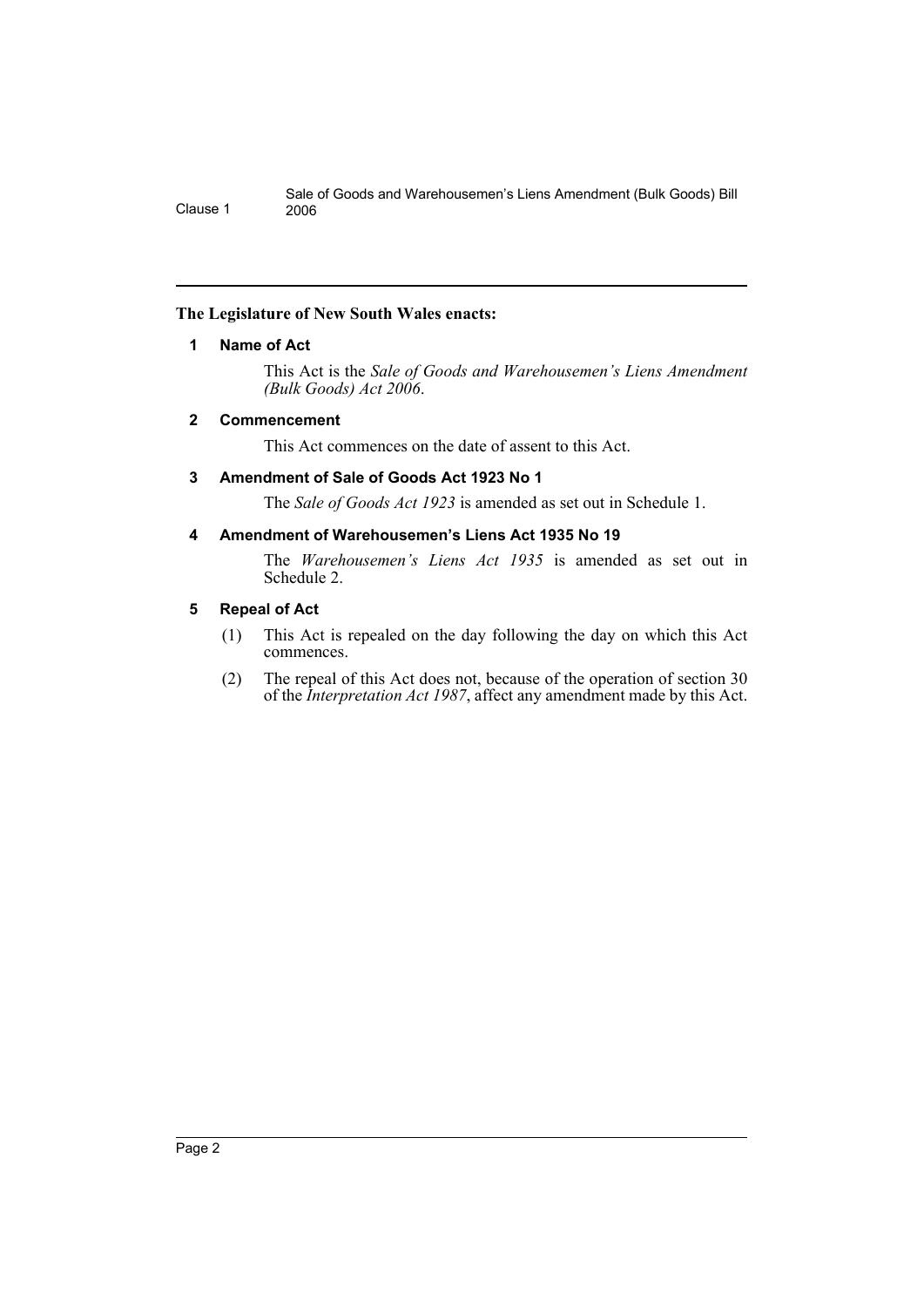Amendment of Sale of Goods Act 1923 Schedule 1

# **Schedule 1 Amendment of Sale of Goods Act 1923**

(Section 3)

#### **[1] Section 21 Goods must be ascertained**

Omit "Where". Insert instead "Subject to section 25A, where".

#### **[2] Section 25A**

Insert after section 25:

- **25A Contracts of sale for goods forming part of bulk quantity** (cf *Sale of Goods Act 1979* of the United Kingdom, sections 20A and 20B)
	- (1) This section applies to a contract of sale for a specified quantity of unascertained goods of which some or all form part of a single bulk quantity of goods of the same kind (*the bulk*) if:
		- (a) the bulk is identified, either in the contract or by subsequent agreement between the parties, and
		- (b) the buyer has paid for some or all of the goods that form part of the bulk.
	- (2) Unless the parties agree otherwise:
		- (a) property in an undivided share in the bulk is transferred to the buyer, and
		- (b) the buyer becomes an owner in common of the bulk,

as soon as both of the conditions referred to in subsection (1) have been met.

- (3) The buyer's undivided share in the bulk at any time is such share as, at that time, is equivalent to the quantity of goods paid for and due to the buyer out of the bulk divided by the quantity of goods in the bulk.
- (4) If at any time the aggregate of all buyers' undivided shares in the bulk exceeds the whole of the bulk, those shares are to be reduced proportionately so that their aggregate is equal to the bulk.
- (5) If a buyer has paid for some only of the goods due to the buyer out of the bulk, any delivery to the buyer out of the bulk is to be attributed to the goods for which payment has been made.
- (6) Part payment for any goods is taken to be payment for a corresponding part of the goods.
- (7) A person who becomes an owner in common of the bulk is taken to consent to: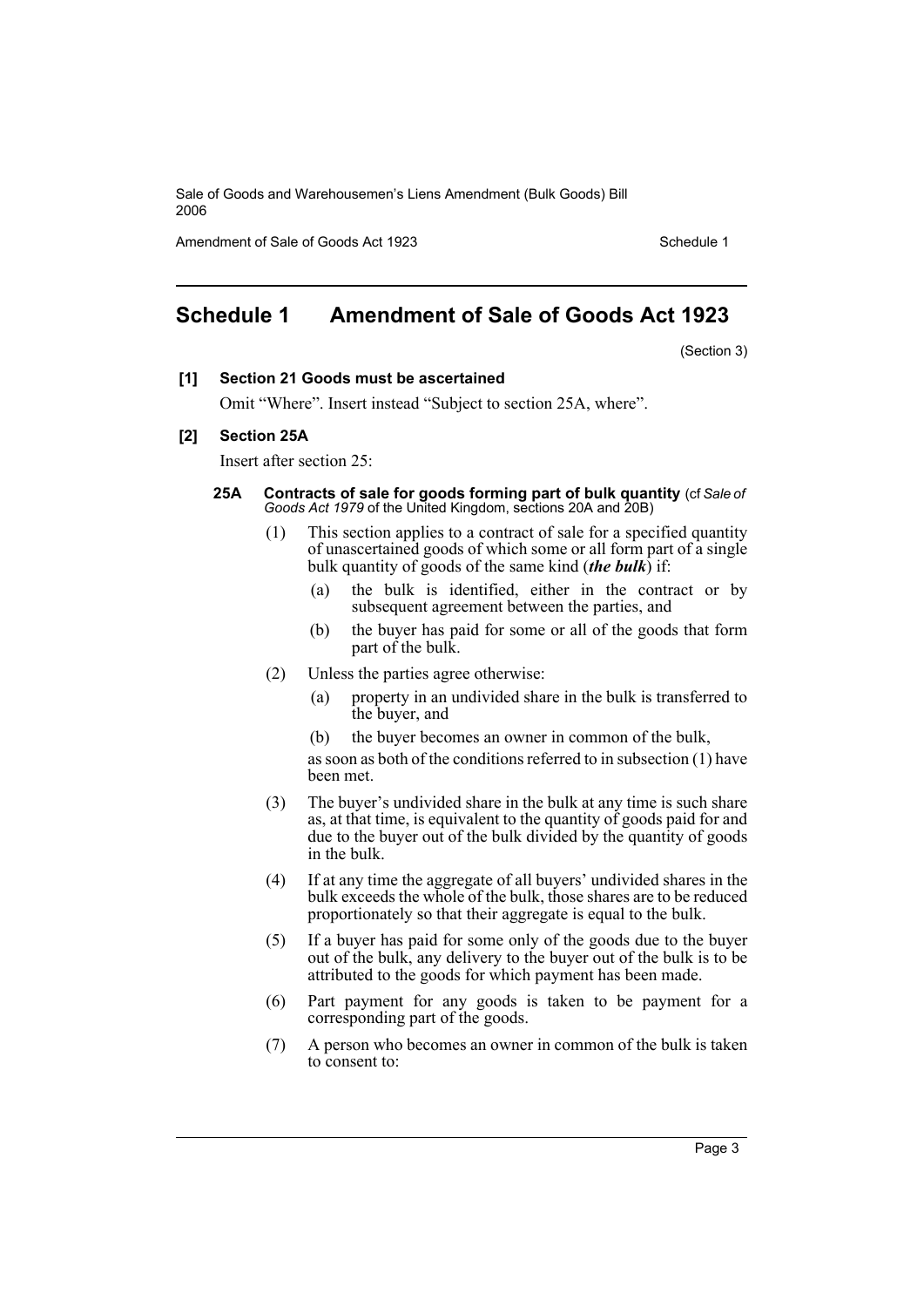Schedule 1 Amendment of Sale of Goods Act 1923

- (a) any delivery of goods out of the bulk to any other owner in common of the bulk, being goods that are due to that other owner under a contract to which this section applies, and
- (b) any dealing with, or removal, delivery or disposal of, goods in the bulk by any other owner in common of the bulk, but only to the extent of that other owner's undivided share in the bulk.
- (8) No cause of action lies against any person by reason of that person's having acted in accordance with subsection (7) (a) or (b) in reliance on the consent that exists by virtue of that subsection.
- (9) Nothing in this section:
	- (a) imposes an obligation on a buyer of goods out of the bulk to compensate any other buyer of goods out of the bulk for any shortfall in the quantity of goods received by that other buyer, or
	- (b) affects any contract or other arrangement between buyers of goods out of the bulk for adjustments between themselves, or
	- (c) affects the rights of any buyer under a contract to which this section applies.
- (10) This section does not apply to a contract of sale entered into before the commencement of the *Sale of Goods and Warehousemen's Liens Amendment (Bulk Goods) Act 2006*.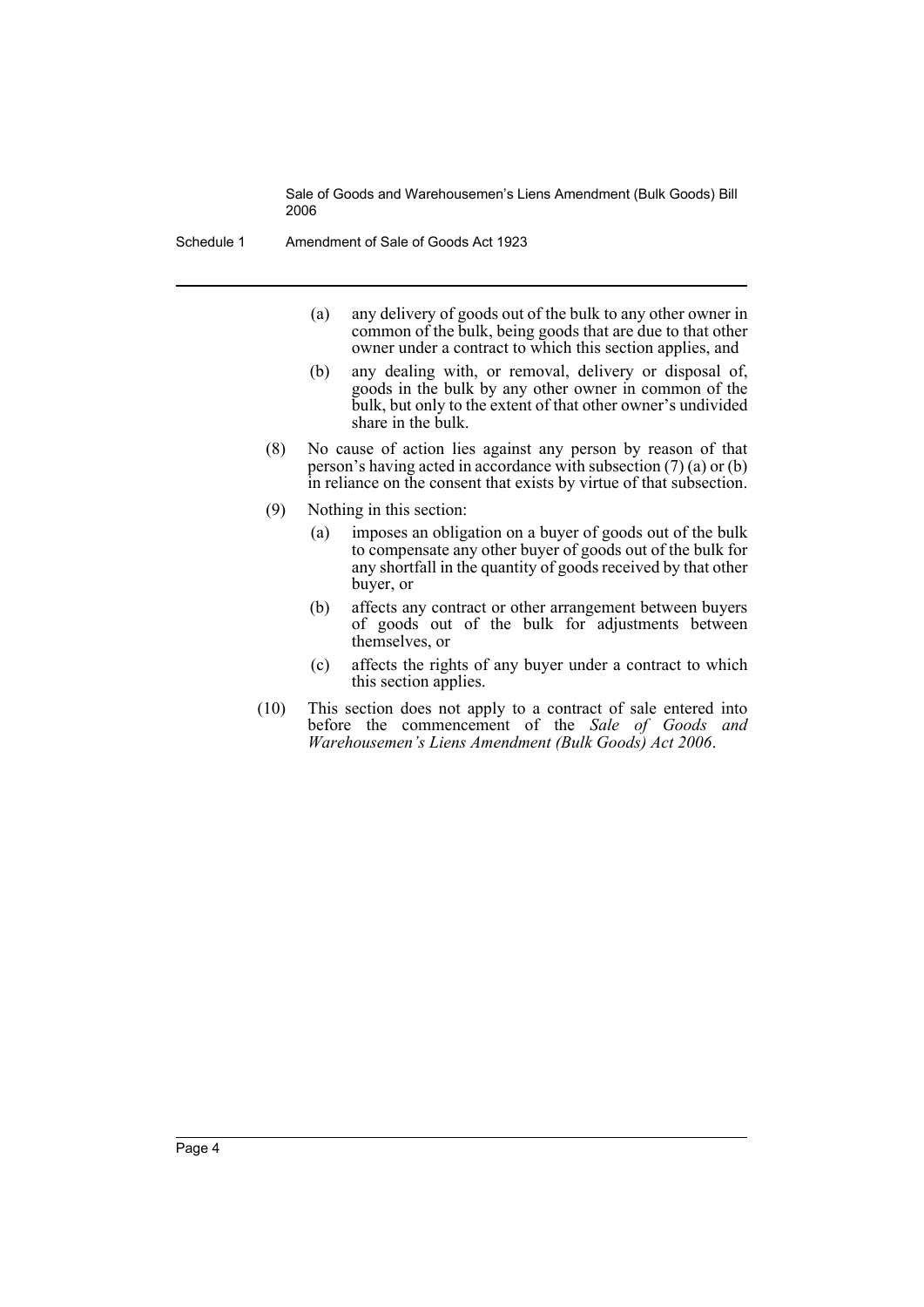Amendment of Warehousemen's Liens Act 1935 **Schedule 2** Schedule 2

# **Schedule 2 Amendment of Warehousemen's Liens Act 1935**

(Section 4)

#### **[1] Long title**

Insert "; and for other purposes" after "liens".

#### **[2] Section 9A**

Insert after section 9:

#### **9A Intermingled goods**

- (1) This section applies to goods that have been deposited with a warehouseman by their owner, or by his or her authority, and that have become intermingled with other goods of the same kind owned by, or deposited with, the warehouseman so as to form a single bulk quantity (*the bulk*).
- (2) Unless the parties otherwise agree:
	- (a) the owner's property in the goods becomes property in an undivided share in the bulk, and
	- (b) the owner becomes an owner in common of the bulk, and
	- (c) subject to paragraph (d), the owner and warehouseman each have, in relation to the owner's undivided share in the bulk, the same obligations as they would have had in relation to the goods had they not become part of the bulk, and
	- (d) the warehouseman's obligation to deliver the goods to, or to the order of, the owner becomes an obligation to deliver an equivalent quantity of goods out of the bulk to, or to the order of, the owner,

as from the time the goods become part of the bulk.

- (3) The owner's undivided share in the bulk at any time is such share as, at that time, is equivalent to the quantity of goods that have been deposited by the owner less the quantity of goods that have been delivered out of the bulk to, or to the order of, the owner.
- (4) If at any time the aggregate of all owners' undivided shares in the bulk exceeds the whole of the bulk, those shares are to be reduced proportionately so that their aggregate is equal to the bulk.
- (5) A person who becomes an owner in common of the bulk is taken to consent to: